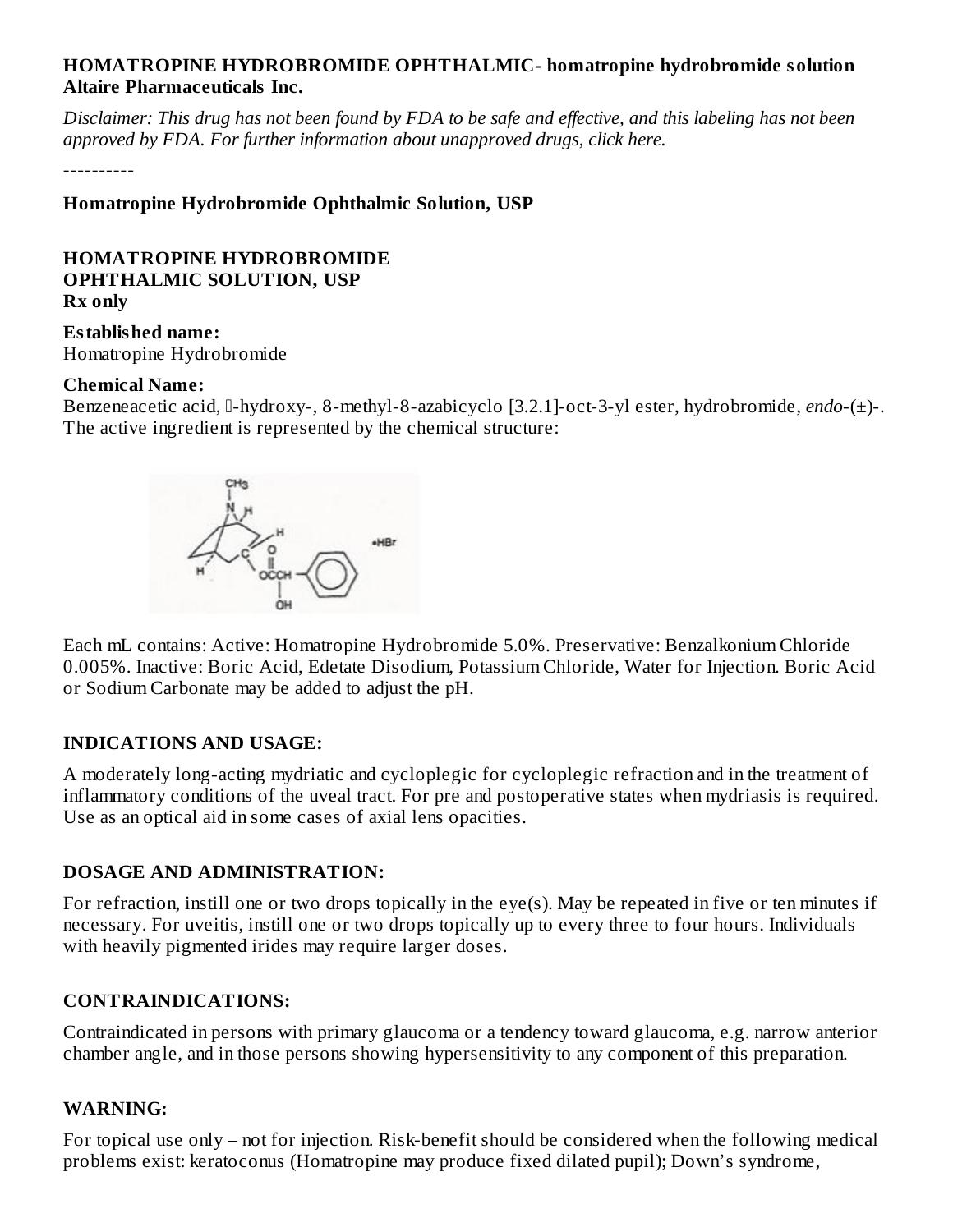children with brain damage and the elderly (increased susceptibility). In infants and small children, use with extreme caution. Excessive use in pediatric patients or certain individuals with a history of susceptibility to belladonna alkaloids may produce systemic symptoms of homatropine poisoning (see overdose section).

## **PRECAUTIONS:**

## **General.**

To avoid excessive systemic absorption, the lacrimal sac should be compressed by digital pressure for two to three minutes after installation. To avoid inducing angle closure glaucoma, an estimation of the depth of the angle of the anterior chamber should be made. Excessive topical use of this drug can potentially lead to a confusional state characterized by delirium, agitation, and rarely coma. This state is more apt to occur in the pediatric and geriatric age groups. The specific anti-dote for this systemic anticholinergic syndrome is injectable physostigmine salicylate.

### **Information to Patients.**

Patient should be advised not to drive or engage in other hazardous activities while pupils are dilated. Patient may experience sensitivity to light and should protect eyes in bright illumination during dilation. Parents should be warned not to get this preparation in their child's mouth and to wash their own hands and the child's hands following administration. Do not touch dropper tip to any surface, as this may contaminate the solution.

# **ADVERSE REACTIONS:**

Transient symptoms of stinging and burning may occur. Prolonged use may produce local irritation characterized by follicular conjunctivitis, vascular congestion, edema, exudates, and an eczematoid dermatitis. Thirst or dryness of mouth, eye irritation not present before therapy, or increased sensitivity of eyes to light may occur.

To report SUSPECTED ADVERSE REACTIONS, contact Altaire Pharmaceuticals, Inc. at (800)-258- 2471.

### **Pregnancy.**

Pregnancy Category C. Animal reproduction studies have not been conducted with homatropine hydrobromide. It is also not known whether homatropine hydrobromide can cause fetal harm when administered to a pregnant woman or can affect reproduction capacity. Homatropine Hydrobromide should be given to a pregnant woman only if clearly needed.

### **Nursing Mothers.**

It is not known whether this drug is excreted in human milk. Because many drugs are excreted in human milk, caution should be exercised when homatropine hydrobromide is administered to a nursing woman

# **Pediatric Us e:**

Homatropine should not be used during the first three months of life due to a possible association between the cycloplegia produced and the development of amblyopia.

Safety and effectiveness in pediatric patients have not been established.

# **OVERDOSAGE:**

When signs and symptoms of homatropine toxicity develop (see adverse reaction section), physostigmine should be administered parenterally (for dosage refer to Goodman & Gilman or other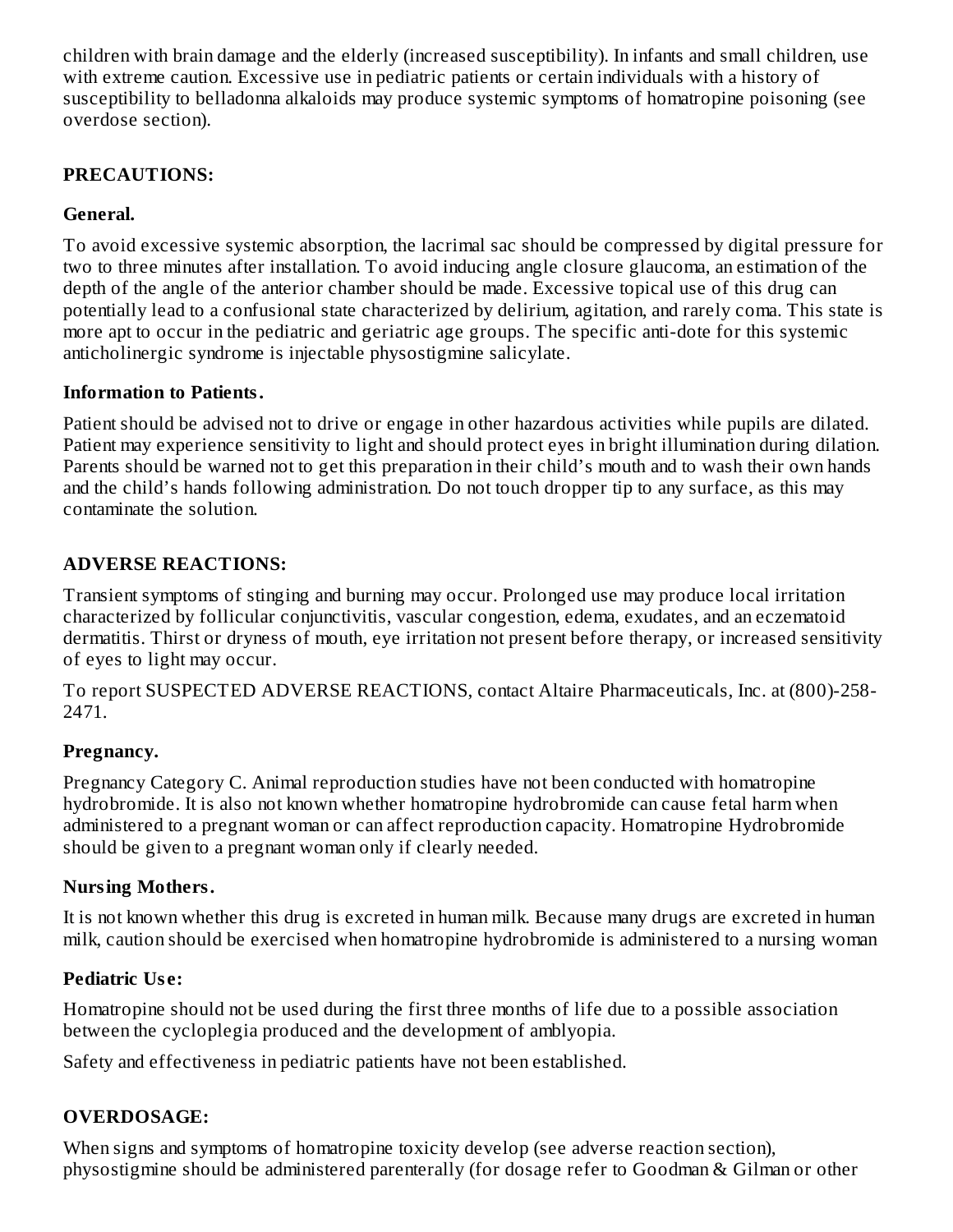pharmacology reference). In infants and pediatric patients, the body surface must be kept moist.

### **DESCRIPTION:**

Homatropine hydrobromide is an anticholinergic prepared as a sterile topical ophthalmic solution.

## **CLINICAL PHARMACOLOGY:**

This anticholinergic preparation blocks the responses of the sphincter muscle of the iris and the accommodative muscle of the ciliary body to cholinergic stimulation, producing pupillary dilation (mydriasis) and paralysis of accommodation (cycloplegia).

### **Carcinogenesis, Mutagenesis, Impairment of Fertility:**

There have been no long-term studies done using homatropine hydrobromide in animals to evaluate carcinogenic potential.

### **HOW SUPPLIED:**

5mL size in a white plastic bottle 5mL - NDC 59390-192-05

### **Storage:**

Store at 15° - 30°C (59°- 86°F).

**Caution:** Federal (USA) law prohibits dispensing without prescription.

Mfd. by: Altaire Pharmaceuticals, Inc Aquebogue, NY 11931

R05/13

F# 16545

### **PRINCIPAL DISPLAY PANEL**

NDC 59390-192-05 Homatropaire Homatropine Hydrobromide Ophthalmic Solution, USP 5% 5 mL- Sterile Rx Only



A STERILE OPHTHALMIC SOLUTION A STERILE UPTITALING SUPPORT Hydrobromide 50 mg in buffered aqueous solution containing boric aqueous solution containing disodium and water for injection, disodium and water for mychloride. Mfd. by: MIG. by:<br>ALTAIRE Pharmaceuticals, Inc. ALTAIRE Phannaceum

NDC 59390-192-05 **HOMATROPAL HOMATROPINE HYDROBROMIDE OPHTHALMIC** SOLUTION, USP 5% 5 mL-Sterile Rx only

USUAL DOSE: See package insert for full prescribing information. protect from light, store at room temperature 15°-30°C (59°-86°F). Keep tightly closed. Keep tightly closed.<br>Keep this and all drugs out of the reach of children. DO NOT USE IF IMPRINTED SEAL ON CAP IS TORN, BROKEN OR MISSING.

R0711